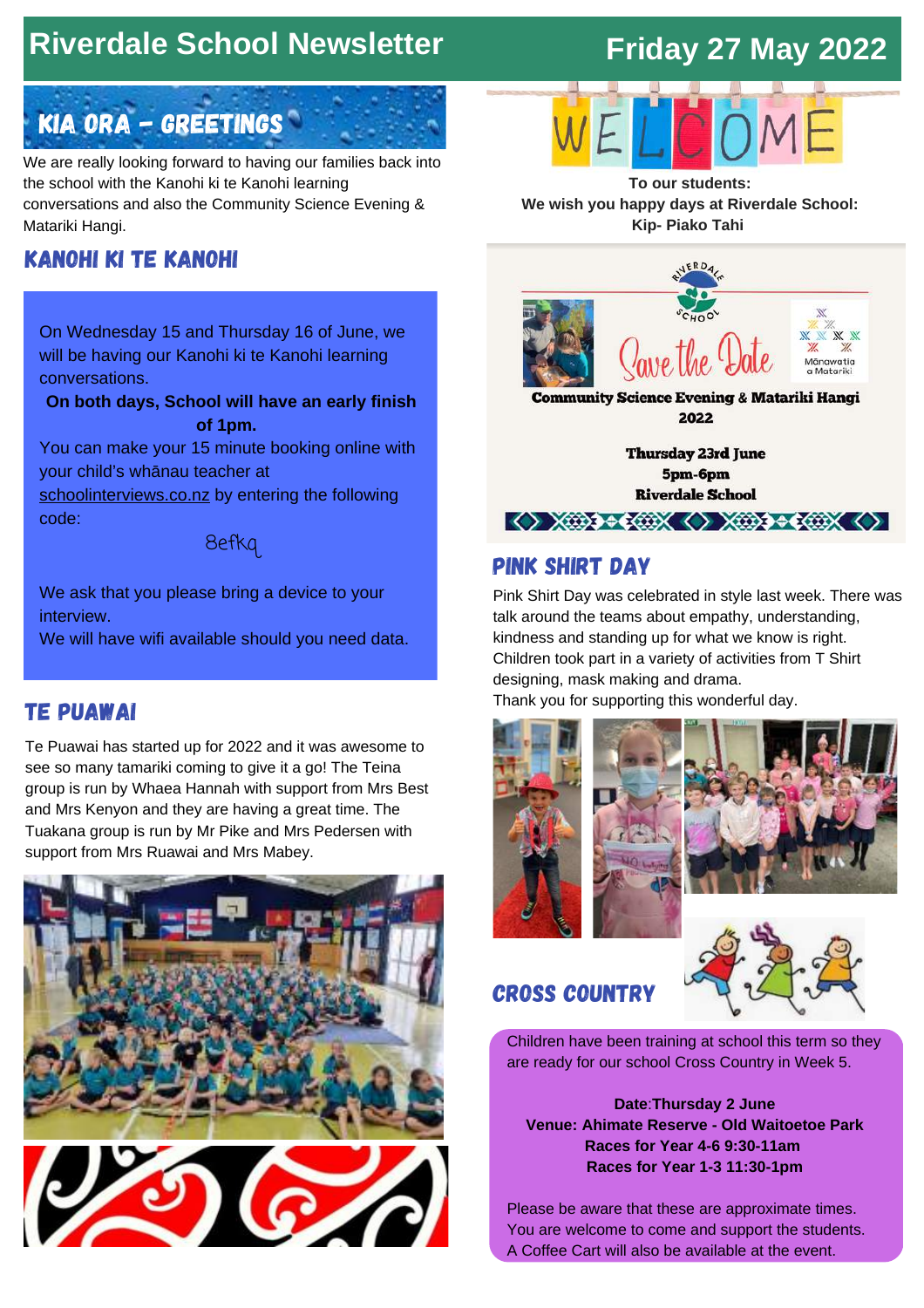## Class celebrations pae ake

Pae Ake have enjoyed getting out in the school environment this week as we start to plan for our Inquiry projects. We have discovered that there are so many living things we can look after and protect, just in our own neighbourhood.





## piako tahi



Our teachers are proud of the way we have been showing determination and persistence whilst training for our first Cross Country. We have been running around the school track and trying to run further than the day before. You may have seen dots on our hands, these represent the number of laps we can do!

## poutama

The students in Poutama make great leaders. Students are keen to sign up to take Opt-in workshops on Fridays. We thank these wonderful students for being so organised with their workshops and for being willing to share their talents with their peers.





## principal's awards

#### **Piako Tahi**

*Karter* for trying his best during Literacy time *Amethyst* for always being kind and caring towards others

#### **Piako Rua**

*Pippa* for having an enthusiastic attitude towards all areas of learning

*Mila* for working hard to meet her learning goals

*Josh* for his effort and determination in Cross Country training **Pae Ake**

*Seth* for amazing progress in Reading and a great attitude towards learning

*Sophie* for striving for excellence in her Reading and making huge progress

*Tāne* for incredible self management skills and being a proactive learner

#### **Poutama**

*Grayson W* for dedication to his training for Cross Country *Thomas* for showing competence and confidence with his reading

*Isaiah* for challenging himself to improve, and contributing confidently to group work

#### **Pounamu Atawhai**

*Lukas* for going the extra mile in all areas of his learning *Ezra* for his dedication to improving his competence, especially in Maths

*Luke* for challenging himself in all areas of your learning *Maia* for being a role model in attitude and behaviour.



#### Winter Sport

Winter Sports are well underway this term. We have a number of teams competing in Netball, Basketball and Hockey. Thank you to all our wonderful coaches for coaching our teams. We appreciate the time and effort you put into developing not only our students' physical skills, but also their love of the game.